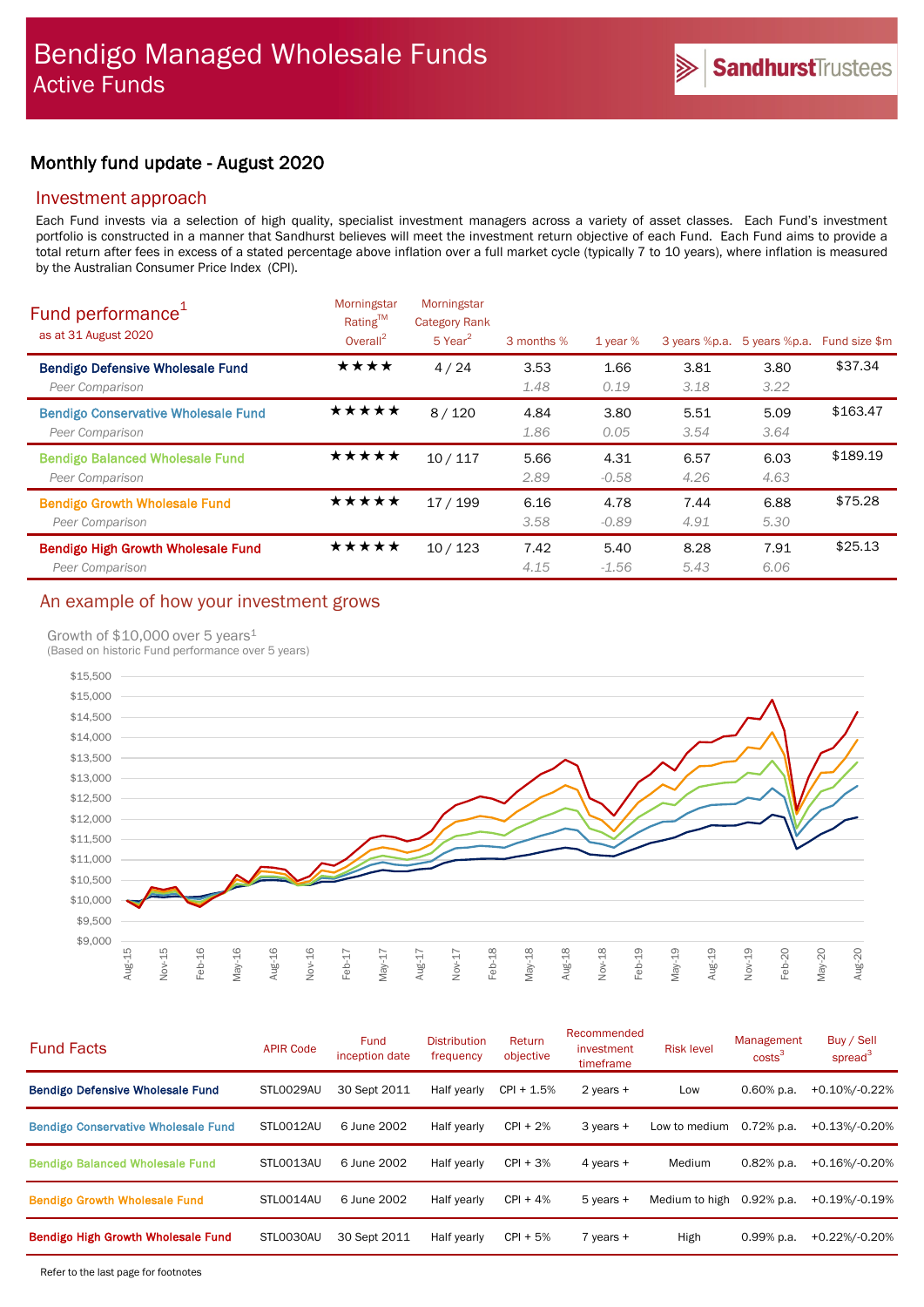# Asset allocation and the Unit prices of the Unit prices of the Unit prices of the Unit prices of the Unit prices

### Bendigo Defensive Wholesale Fund



### Bendigo Conservative Wholesale Fund

|  | $\blacksquare$ Aust Sh | 16.3% |
|--|------------------------|-------|
|  | $\blacksquare$ Int Sh  | 11.4% |
|  | Int Sh (Hedged)        | 8.8%  |
|  | Property & Infra       | 0.9%  |
|  | $\blacksquare$ Cash    | 20.0% |
|  | $\blacksquare$ Int FI  | 9.2%  |
|  | ■ Aust Fl              | 30.5% |
|  | <b>Alternative</b>     | 2.9%  |
|  |                        |       |

#### Bendigo Balanced Wholesale Fund



#### Bendigo Growth Wholesale Fund

| ■ Aust Sh                      | 34.1% |
|--------------------------------|-------|
| $\blacksquare$ Int Sh          | 21.5% |
| $\blacksquare$ Int Sh (Hedged) | 16.5% |
| <b>Property &amp; Infra</b>    | 5.2%  |
| $\blacksquare$ Cash            | 12.2% |
| $\blacksquare$ Int FI          | 0.7%  |
| $\blacksquare$ Aust FI         | 5.2%  |
| <b>Alternative</b>             | 4.6%  |
|                                |       |

### Bendigo High Growth Wholesale Fund

| ■ Aust Sh             | 39.0% |
|-----------------------|-------|
| $\blacksquare$ Int Sh | 27.8% |
| Int Sh (Hedged)       | 15.0% |
| Property & Infra      | 5.3%  |
| $\blacksquare$ Cash   | 8.8%  |
| $\blacksquare$ Int FI | 0.0%  |
| ■ Aust Fl             | 0.0%  |
| <b>Alternative</b>    | 4.1%  |

| Unit prices                                | Application | Withdrawal |
|--------------------------------------------|-------------|------------|
| as at 31 August 2020                       | price       | price      |
| <b>Bendigo Defensive Wholesale Fund</b>    | \$1.10263   | \$1.09910  |
| <b>Bendigo Conservative Wholesale Fund</b> | \$1.09012   | \$1.08653  |
| <b>Bendigo Balanced Wholesale Fund</b>     | \$1.02810   | \$1.02430  |
| <b>Bendigo Growth Wholesale Fund</b>       | \$0.97082   | \$0.96714  |
| <b>Bendigo High Growth Wholesale Fund</b>  | \$1.34058   | \$1.33497  |

# Make the most of your investment

## You need \$50,000 to start an investment in one of our Bendigo Managed Wholesale Funds

 $\blacktriangleright$  The power of compounding

Compounding can be a powerful tool in wealth creation. Reinvesting distributions can be one of the easiest and cheapest ways to increase your holdings over time. You're compounding your investment's growth by continually adding more units which, in turn, will generate distributions of their own.

#### Why not reinvest your half yearly distributions?

 $\blacktriangleright$  The benefits of making it regular

Making regular contributions to your investment can both grow your investment and smooth the effects of market highs and lows.

### Why not add a Regular Savings Plan to your investment? You can establish one from as little as \$50 per month.

You can also use BPAY® to add to your investment at any time with as little as \$100. See your statement for your BPAY reference number.

® Registered to BPAY Pty Ltd ABN 69 079 137 518

# Do you have any questions?

For further information contact us on 1800 634 969 or visit www.sandhursttrustees.com.au